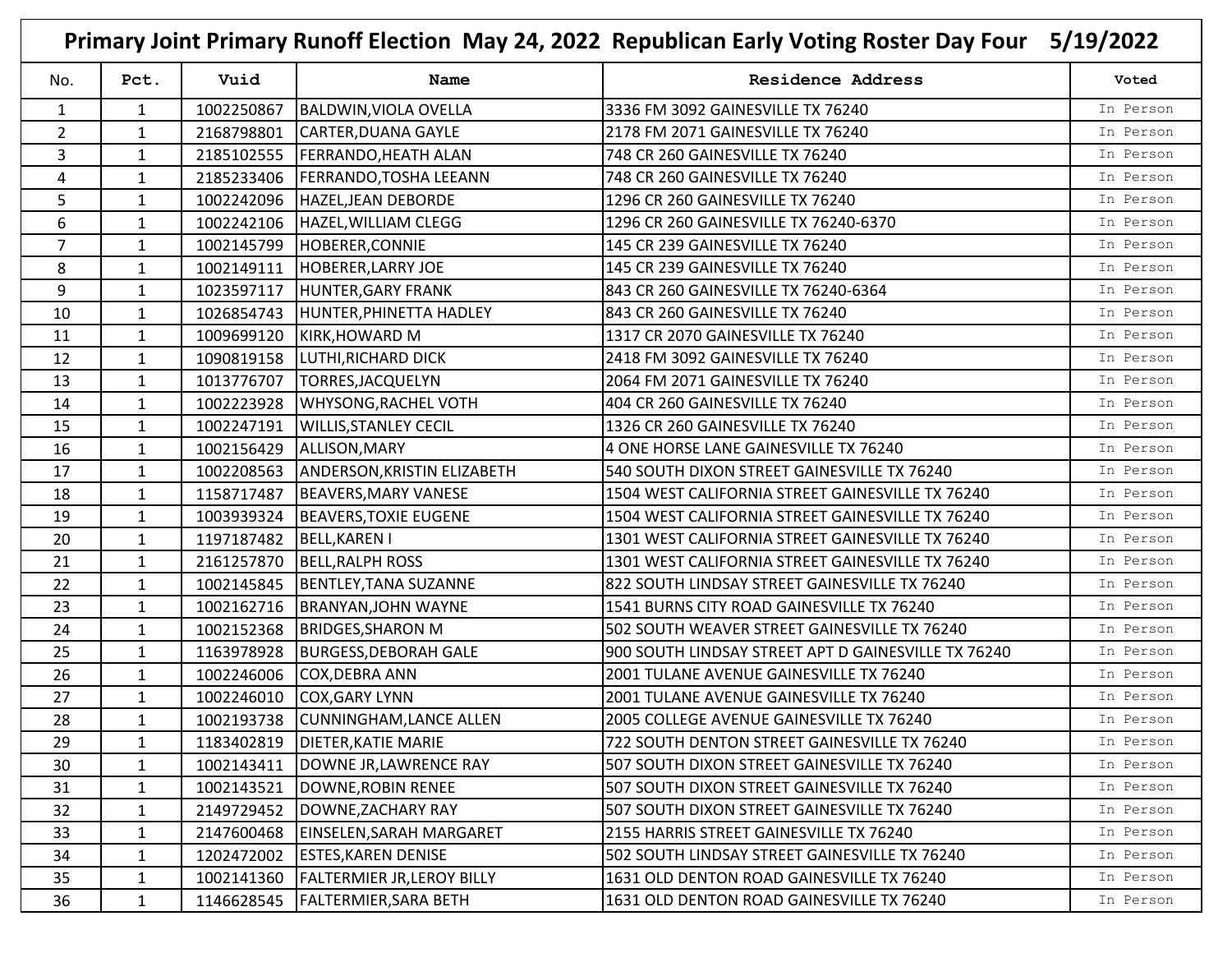| 37 | $\mathbf{1}$   |            | 1185630056   FISCHER, RONALD EUGENE | 1722 HARRIS STREET GAINESVILLE TX 76240               | In Person |
|----|----------------|------------|-------------------------------------|-------------------------------------------------------|-----------|
| 38 | $\mathbf{1}$   |            | 1002164819   FLEENOR, RODNEY LYNN   | 1101 KENT DRIVE GAINESVILLE TX 76240                  | In Person |
| 39 | $\mathbf{1}$   | 2186981848 | <b>FREEMAN, LOREN ELIZABETH</b>     | 1101 WEST UNIVERSITY DRIVE GAINESVILLE TX 76240       | In Person |
| 40 | $\mathbf{1}$   | 1190530596 | <b>GANTT, DOUGLAS ALLEN</b>         | 1 OLD MILL CIRCLE GAINESVILLE TX 76240-4627           | In Person |
| 41 | $\mathbf{1}$   | 1002165328 | <b>HERMES, STEPHEN PATRICK</b>      | 1503 LYNWOOD STREET GAINESVILLE TX 76240              | In Person |
| 42 | $\mathbf{1}$   | 1002145673 | HERRMANN, SHIRLEY                   | 511 SOUTH DIXON STREET GAINESVILLE TX 76240           | In Person |
| 43 | $\mathbf{1}$   | 1002155592 | <b>HUTCHERSON, DAVID KENNETH</b>    | 2 ONE HORSE LANE GAINESVILLE TX 76240                 | In Person |
| 44 | 1              | 1002155603 | <b>HUTCHERSON, KARLA</b>            | 2 ONE HORSE LANE GAINESVILLE TX 76240                 | In Person |
| 45 | $\mathbf{1}$   | 1002139859 | <b>KADEN, MARY DIANNE</b>           | 1938 RICE AVENUE GAINESVILLE TX 76240                 | In Person |
| 46 | $\mathbf{1}$   | 1002137609 | <b>KADEN, MARY</b>                  | 1938 RICE AVENUE GAINESVILLE TX 76240                 | In Person |
| 47 | $\mathbf{1}$   |            | 1002156455  KEELER, KENNETH JOSEPH  | 2011 TULANE AVENUE GAINESVILLE TX 76240               | In Person |
| 48 | $\mathbf{1}$   | 1002204307 | KERR, PAULA SUE                     | 2012 STANFORD DRIVE GAINESVILLE TX 76240              | In Person |
| 49 | $\mathbf{1}$   | 1002156251 | KNIGHT, BETTY WILLIAMSON            | 1 FOX HOLLOW STREET GAINESVILLE TX 76240              | In Person |
| 50 | $\mathbf{1}$   | 1002156246 | <b>KNIGHT JR, VAN</b>               | 1 FOX HOLLOW STREET GAINESVILLE TX 76240              | In Person |
| 51 | $\mathbf{1}$   | 1002155730 | LOCH, GLENN LEWIS                   | 7 ONE HORSE LANE GAINESVILLE TX 76240                 | In Person |
| 52 | $\mathbf{1}$   | 1002155748 | LOCH, HELEN MARGARET                | 7 ONE HORSE LANE GAINESVILLE TX 76240                 | In Person |
| 53 | $\mathbf{1}$   | 1040193060 | LUTTMER, ELIZABETH ERIN             | 1101 WEST UNIVERSITY DRIVE GAINESVILLE TX 76240       | In Person |
| 54 | $\mathbf{1}$   | 1006825236 | MARIN, SARA JUDITH                  | 3411 COLUMBUS STREET GAINESVILLE TX 76240             | In Person |
| 55 | $\mathbf{1}$   | 2190346002 | MCGHEE, MATTHEW DAVID               | 2155 HARRIS STREET GAINESVILLE TX 76240               | In Person |
| 56 | $\mathbf{1}$   | 1002139726 | MURRELL, CYNTHIA MAXINE             | 1307 WEST CALIFORNIA STREET GAINESVILLE TX 76240-4605 | In Person |
| 57 | $\mathbf{1}$   | 1168443138 | PHILLIPS, MARLENE HESS              | 715 SOUTH LINDSAY STREET GAINESVILLE TX 76240         | In Person |
| 58 | $\mathbf{1}$   | 1167765493 | SMITH, FRANCIS DEAN                 | 200 EAST GARNETT STREET GAINESVILLE TX 76240          | In Person |
| 59 | $\mathbf{1}$   | 1002138976 | <b>STIENKE, HAROLD LOUIS</b>        | 213 EAST CHURCH STREET GAINESVILLE TX 76240           | In Person |
| 60 | $\mathbf{1}$   | 1002138706 | SULLIVANT, WILLIAM BENTON           | 416 SOUTH DENTON STREET GAINESVILLE TX 76240          | In Person |
| 61 | $\mathbf{1}$   | 1093152804 | <b>VINTON, DAVID ALAN</b>           | 220 EAST HIRD STREET GAINESVILLE TX 76240             | In Person |
| 62 | $\mathbf{1}$   | 1007013895 | <b>WALLACE, VIVIAN KAY</b>          | 800 SOUTH DENTON STREET GAINESVILLE TX 76240          | In Person |
| 63 | $\mathbf{1}$   | 1088508270 | WARREN, AMANDA GAIL                 | 102 EAST CHURCH STREET GAINESVILLE TX 76240           | In Person |
| 64 | $\mathbf{1}$   | 1002168339 | <b>WIGINTON, KATHRYN D</b>          | 105 LINE DRIVE GAINESVILLE TX 76240                   | In Person |
| 65 | $\mathbf{1}$   | 2138518850 | <b>WILLIAMSON, KEITH ALAN</b>       | 1430 BLUEBONNET BLVD GAINESVILLE TX 76240             | In Person |
| 66 | $\mathbf{1}$   | 2138518866 | <b>WILLIAMSON, VICKIE FISHER</b>    | 1430 BLUEBONNET BLVD GAINESVILLE TX 76240             | In Person |
| 67 | $\mathbf{1}$   |            | 1002138308   WOLF, GEORGIA HARTMAN  | 1 BROOKHOLLOW CIRCLE GAINESVILLE TX 76240-5607        | In Person |
| 68 | $\mathbf{1}$   | 1027494256 | <b>WOOLF, DEBORAH SOWDER</b>        | 3107 WOODLAND COURT GAINESVILLE TX 76240              | In Person |
| 69 | 1              | 1165296614 | <b>WOOLF, LARRY NOEL</b>            | 3107 WOODLAND COURT GAINESVILLE TX 76240              | In Person |
| 70 | $\mathbf{1}$   | 1191829265 | <b>ZENNER JR, RICHARD ALBERT</b>    | 103 SOUTH COMMERCE STREET APT 4 GAINESVILLE TX 76240  | In Person |
| 71 | $\overline{2}$ | 1002254507 | CHASE, KARLA CHAQUETTE              | 1418 BELCHER STREET GAINESVILLE TX 76240              | In Person |
| 72 | $\overline{2}$ | 1002235609 | <b>COMER, SUE NICHOLS</b>           | 601 WALTER ROAD GAINESVILLE TX 76240                  | In Person |
| 73 | $\overline{2}$ | 2136912074 | CRAWFORD, PATRICIA                  | 1413 OLIVE STREET GAINESVILLE TX 76240                | In Person |
| 74 | $\overline{2}$ | 1002167934 | <b>HELTON, MELODY KAY</b>           | 910 WEST STAR STREET GAINESVILLE TX 76240             | In Person |
| 75 | $\overline{2}$ | 1002156320 | POOL, RUBY JANE                     | 903 WEST STAR STREET GAINESVILLE TX 76240             | In Person |
| 76 | 2 <sup>1</sup> | 2139619989 | PUENTE, EVERARDO                    | 1624 BELCHER STREET GAINESVILLE TX 76240              | In Person |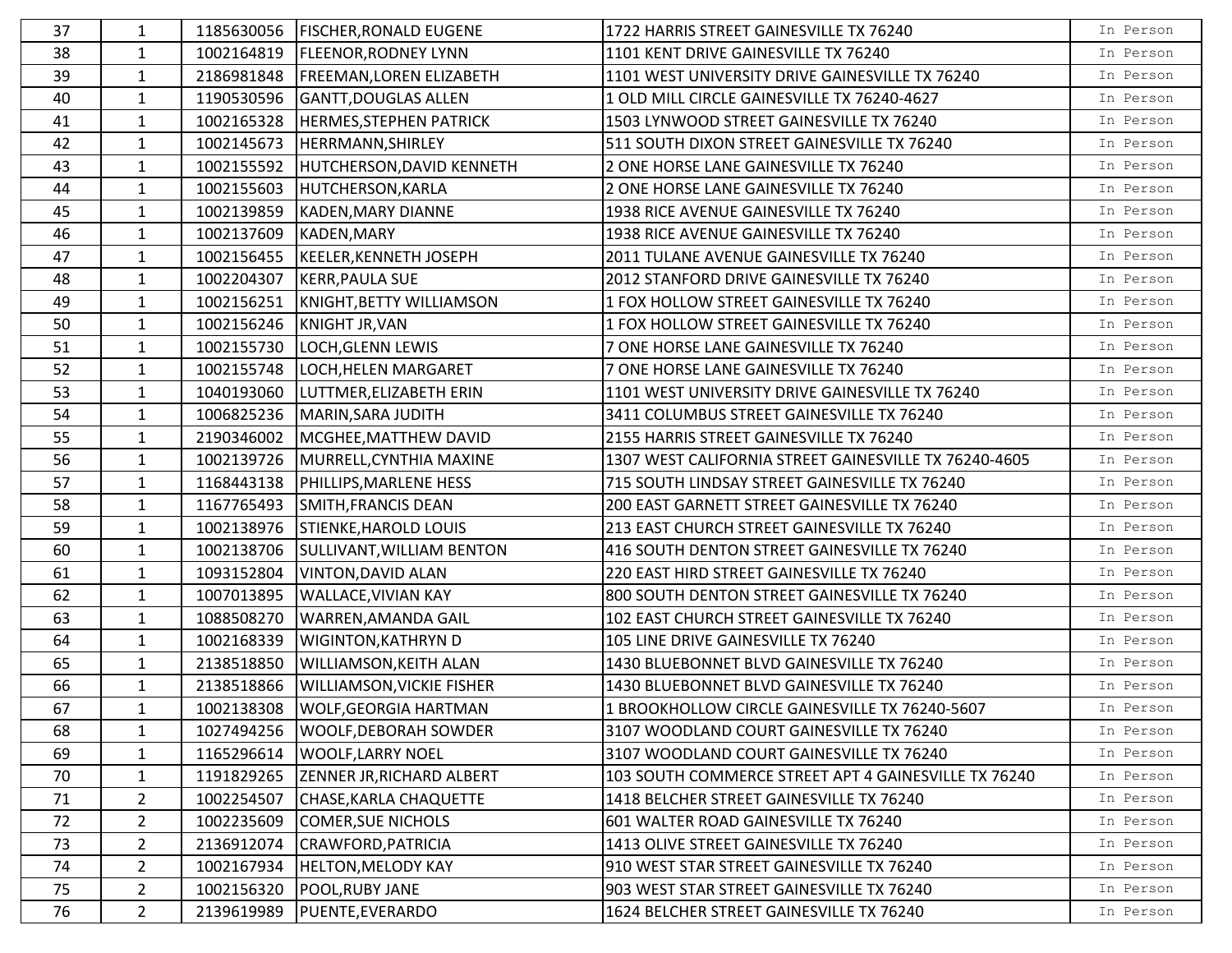| 77  | $\overline{2}$ |            | 1060053243 REED, DEBRA KAY          | 806 NORTH DIXON STREET GAINESVILLE TX 76240   | In Person |
|-----|----------------|------------|-------------------------------------|-----------------------------------------------|-----------|
| 78  | $\overline{2}$ | 1002258408 | <b>WIESE, LANA GAIL</b>             | 1109 THROCKMORTON STREET GAINESVILLE TX 76240 | In Person |
| 79  | 3              | 1002248030 | <b>BRANSFORD, PAMELA GALE</b>       | 41 CR 3629 GAINESVILLE TX 76240-7095          | In Person |
| 80  | $\mathbf{3}$   | 1002248076 | <b>BRANSFORD, ROBERT LOWELL</b>     | 41 CR 3629 GAINESVILLE TX 76240               | In Person |
| 81  | 3              | 1014229616 | <b>BREWER, DAVID ARTHUR</b>         | 828 CR 323 GAINESVILLE TX 76240               | In Person |
| 82  | 3              | 1002156515 | <b>ENDERBY, PAMELA</b>              | 7626 FM 51 GAINESVILLE TX 76240               | In Person |
| 83  | $\overline{3}$ | 1002158629 | <b>ENDERBY, THOMAS STANLEY</b>      | 7626 FM 51 GAINESVILLE TX 76240               | In Person |
| 84  | 3              | 1009294828 | <b>HELLMAN, TONI DEE</b>            | 11 CR 3631 GAINESVILLE TX 76240               | In Person |
| 85  | 3              | 1002219541 | KLEMENT, MARY HELEN                 | 1077 CR 301 GAINESVILLE TX 76240              | In Person |
| 86  | 3              | 1002219135 | KLEMENT, RICHARD CHARLES            | 1077 CR 301 GAINESVILLE TX 76240              | In Person |
| 87  | 3              | 1002235012 | LASTER, MARGARET STOFFELS           | 790 CR 352 GAINESVILLE TX 76240-6709          | In Person |
| 88  | $\overline{3}$ | 1002235020 | LASTER, MARK DOUGLAS                | 790 CR 352 GAINESVILLE TX 76240               | In Person |
| 89  | 3              | 1191278573 | <b>REITER, AUSTIN JOHN</b>          | 82 CR 3632 GAINESVILLE TX 76240               | In Person |
| 90  | $\overline{3}$ | 1046432605 | <b>ROBERTS, PENNY RATLIFF</b>       | 828 CR 323 GAINESVILLE TX 76240               | In Person |
| 91  | $\overline{3}$ | 1002206059 | <b>WEBER, JOSEPH JOHN</b>           | 3628 CR 318 GAINESVILLE TX 76240              | In Person |
| 92  | $\mathbf{3}$   | 1192481454 | WEINZAPFEL, LAUREN ELIZABETH        | 2691 FM 1198 MUENSTER TX 76252                | In Person |
| 93  | 3              | 2187416731 | <b>WEINZAPFEL, MICHAEL JOSEPH</b>   | 2691 FM 1198 MUENSTER TX 76252                | In Person |
| 94  | 4              | 1002230536 | DYER, LINDA JOAN                    | 482 CENTER HILL ROAD GAINESVILLE TX 76240     | In Person |
| 95  | 4              | 1002162134 | HUDSPETH, BILLY DALE                | 1339 CR 134 GAINESVILLE TX 76240              | In Person |
| 96  | 4              | 1029664323 | <b>BIERSCHENK, DENNIS PAUL</b>      | 204 CANDLEWOOD CIRCLE GAINESVILLE TX 76240    | In Person |
| 97  | 4              | 1002158808 | BLOOM, BARBARA                      | 3710 NORTH WEAVER STREET GAINESVILLE TX 76240 | In Person |
| 98  | 4              | 1002158812 | <b>BLOOM, ROBERT LEWIS</b>          | 3710 NORTH WEAVER STREET GAINESVILLE TX 76240 | In Person |
| 99  | 4              | 1172114452 | <b>CAIN, KELLY ANN</b>              | 1212 ELMWOOD STREET GAINESVILLE TX 76240      | In Person |
| 100 | 4              | 1002224057 | <b>CAMP, KEVIN CHARLES</b>          | 1301 HILLSIDE DRIVE GAINESVILLE TX 76240      | In Person |
| 101 | 4              | 1002224061 | <b>CAMP, VICKIE LYNN</b>            | 1301 HILLSIDE DRIVE GAINESVILLE TX 76240      | In Person |
| 102 | 4              |            | 1002245328 CROSS, LINDA             | 401 HOLLY LANE GAINESVILLE TX 76240           | In Person |
| 103 | 4              | 1197870120 | <b>CROWSEY, TAMMILIN</b>            | 915 WHEELER CREEK DRIVE GAINESVILLE TX 76240  | In Person |
| 104 | 4              | 1002243752 | <b>CUMMINS, DAVID EUGENE</b>        | 1211 WHALEY DRIVE GAINESVILLE TX 76240        | In Person |
| 105 | 4              | 1002243320 | <b>CUMMINS, TEENA</b>               | 1211 WHALEY DRIVE GAINESVILLE TX 76240        | In Person |
| 106 | 4              | 2187280060 | <b>CUMMINS, WILLIAM DAVID</b>       | 1211 WHALEY DRIVE GAINESVILLE TX 76240        | In Person |
| 107 | 4              |            | 1002243995   DRAPER, CHARLES THOMAS | 2022 MAPLEWOOD DRIVE GAINESVILLE TX 76240     | In Person |
| 108 | 4              | 1002244009 | <b>DRAPER, LINDA NELL</b>           | 2022 MAPLEWOOD DRIVE GAINESVILLE TX 76240     | In Person |
| 109 | 4              | 1002244452 | DUDLEY, JANE CRAMOND                | 404 WILLOW WAY GAINESVILLE TX 76240           | In Person |
| 110 | 4              | 1002145976 | <b>FLEEMAN, YULONDA SHAI</b>        | 2003 MAPLEWOOD DRIVE GAINESVILLE TX 76240     | In Person |
| 111 | 4              | 1086888792 | <b>GOLGART, DALE ANDREW</b>         | 2007 CYPRESS DRIVE GAINESVILLE TX 76240       | In Person |
| 112 | 4              | 1085304077 | GOLGART, GLENDA JEAN                | 2007 CYPRESS DRIVE GAINESVILLE TX 76240       | In Person |
| 113 | 4              | 1002254530 | LEWIS, LARRY KEITH                  | 1217 HILLSIDE DRIVE GAINESVILLE TX 76240      | In Person |
| 114 | 4              | 1158864168 | LYNCH, ALICIA WESTCOTT              | 306 WHEELER CREEK COURT GAINESVILLE TX 76240  | In Person |
| 115 | 4              | 1022513800 | LYNCH, REAGAN DARRELL               | 306 WHEELER CREEK COURT GAINESVILLE TX 76240  | In Person |
| 116 | 4              |            | 1002244916   PRUETT, RUTH           | 1904 CYPRESS COURT GAINESVILLE TX 76240       | In Person |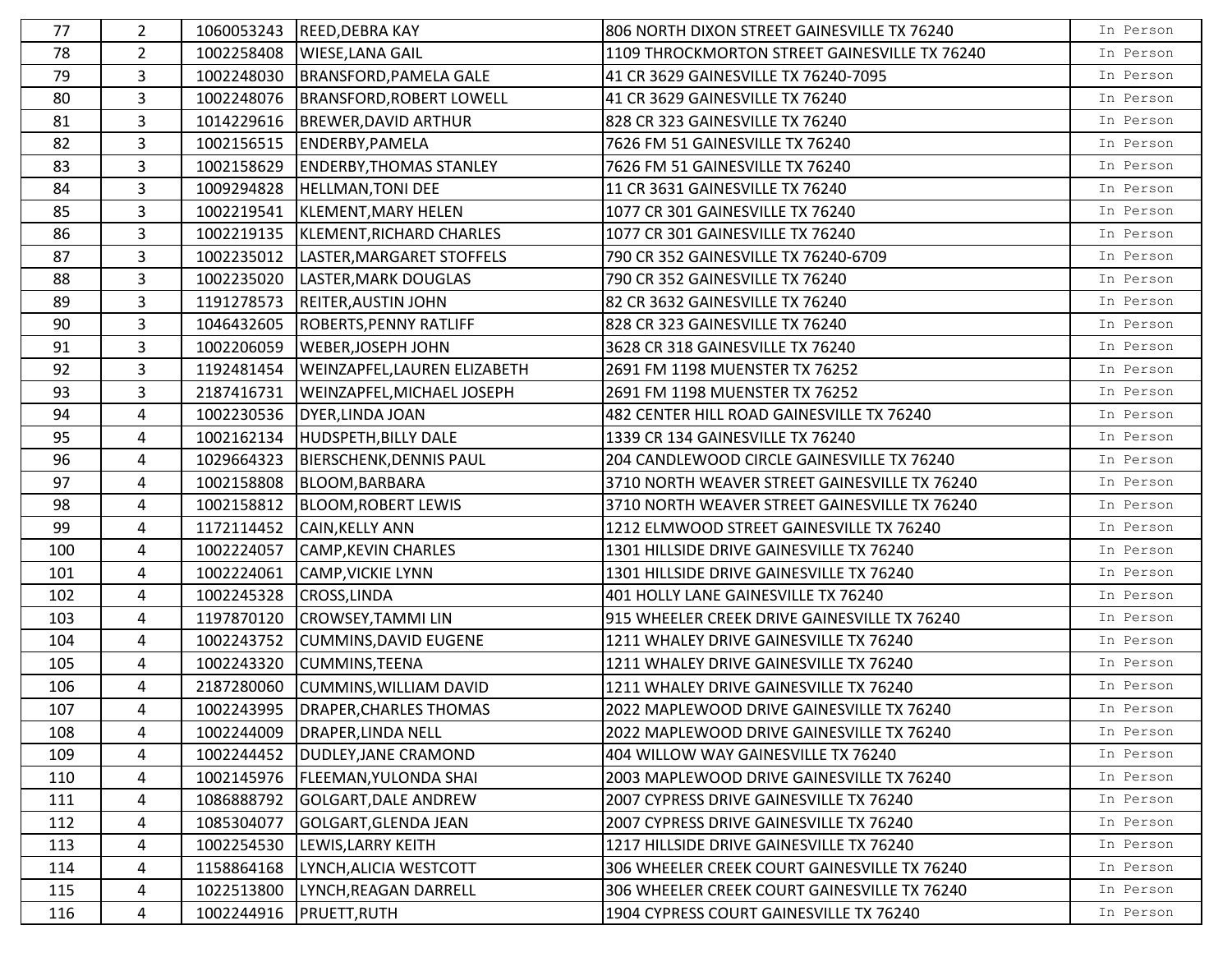| 117 | 4              | 1002249908 | RICHARDS, JAMES EDWARD            | 1804 E BROADWAY GAINESVILLE TX 76240       | In Person |
|-----|----------------|------------|-----------------------------------|--------------------------------------------|-----------|
| 118 | 4              | 1002257038 | WHEELER, KEVIN BLAINE             | 2015 MAPLEWOOD DRIVE GAINESVILLE TX 76240  | In Person |
| 119 | 4              | 1015097411 | WHEELER, SUZANNE ELIZABETH        | 2015 MAPLEWOOD DRIVE GAINESVILLE TX 76240  | In Person |
| 120 | 4              | 1156045576 | <b>WRIGHT, LARRY DE</b>           | 305 HILLSIDE DRIVE GAINESVILLE TX 76240    | In Person |
| 121 | 4              | 1156046241 | WRIGHT, WILMA JOANN               | 305 HILLSIDE DRIVE GAINESVILLE TX 76240    | In Person |
| 122 | 6              | 1011008206 | <b>BARR, THOMAS GLENN</b>         | 4784 CR 115 WHITESBORO TX 76273-6935       | In Person |
| 123 | 6              | 2001504429 | <b>CARTER, BAILEY JO</b>          | 11362 FM 678 WHITESBORO TX 76273           | In Person |
| 124 | 6              | 1045554707 | <b>COOK, BILLY WAYNE</b>          | 393 CR 153 WHITESBORO TX 76273             | In Person |
| 125 | 6              | 1045554690 | <b>COOK, CHERIE SMITH</b>         | 393 CR 153 WHITESBORO TX 76273             | In Person |
| 126 | 6              | 1179123580 | <b>FLYNN, THOMAS PATRICK</b>      | 17731 FM 678 WHITESBORO TX 76273-4166      | In Person |
| 127 | 6              | 1009688915 | <b>GRAHAM, WELDON RAY</b>         | 892 CR 167 WHITESBORO TX 76273             | In Person |
| 128 | 6              | 1002184632 | <b>GRANTHAM, GARY ALAN</b>        | 1477 CR 107 WHITESBORO TX 76273            | In Person |
| 129 | 6              | 1011077319 | HARGROVE, MARY SUSAN              | 11362 FM 678 WHITESBORO TX 76273           | In Person |
| 130 | 6              | 1002176256 | HARRISON, PAMELA K                | 1270 CR 136 GAINESVILLE TX 76240           | In Person |
| 131 | 6              | 1023435533 | KAHL JR, MATTHEW JOSEPH           | 1839 CR 121 GAINESVILLE TX 76240           | In Person |
| 132 | 6              | 1030688779 | KAHL, NENIA L                     | 1839 CR 121 GAINESVILLE TX 76240           | In Person |
| 133 | 6              | 1002169707 | LILLARD, DORIS                    | 3831 CR 123 GAINESVILLE TX 76240           | In Person |
| 134 | 6              | 1180843641 | MABERRY, LISA RAE                 | 17234 FM 678 WHITESBORO TX 76273           | In Person |
| 135 | 6              | 1002147329 | <b>ORTOWSKI, RENE TURBEVILLE</b>  | 316 CR 119 GAINESVILLE TX 76240            | In Person |
| 136 | 6              | 1021434004 | PIERCE, NANCY ELIZABETH           | 171 CR 153 WHITESBORO TX 76273             | In Person |
| 137 | 6              | 1002178316 | SMITH, DAVID EARL                 | 9516 FM 678 GAINESVILLE TX 76240           | In Person |
| 138 | 6              | 1091058306 | WANDELL, CAROL MAE                | 367 CR 136 GAINESVILLE TX 76240            | In Person |
| 139 | 6              | 1195041659 | <b>WANDELL, ROBERT CHARLES</b>    | 367 CR 136 GAINESVILLE TX 76240            | In Person |
| 140 | 6              | 1002171585 | <b>WESTBROOK, GLORIA ROSE</b>     | 3386 FM 2896 GAINESVILLE TX 76240          | In Person |
| 141 | $\overline{7}$ | 1002177662 | <b>AMOROSO, ANTHONY FRANK</b>     | 193 CR 143 WHITESBORO TX 76273             | In Person |
| 142 | $\overline{7}$ | 1021440150 | AMOROSO, RITA JOAN                | 193 CR 143 WHITESBORO TX 76273-5200        | In Person |
| 143 | $\overline{7}$ | 1014058316 | <b>ASHLEY, CHARLES DAVID</b>      | 425 WOODBINE EST ROAD GAINESVILLE TX 76240 | In Person |
| 144 | $\overline{7}$ | 1010413365 | <b>BURR, THEODORE CLAYTON</b>     | 1324 CR 172 GAINESVILLE TX 76240           | In Person |
| 145 | $\overline{7}$ | 1002178610 | <b>CANNADY, ROGER DALE</b>        | 9084 E EAST HWY 82 GAINESVILLE TX 76240    | In Person |
| 146 | $7^{\circ}$    | 1002173502 | <b>CARROLL, LUTEEN BURKS</b>      | 192 CR 131 GAINESVILLE TX 76240            | In Person |
| 147 | $\overline{7}$ |            | 1002177314 CARROLL, THOMAS CALVIN | 192 CR 131 GAINESVILLE TX 76240            | In Person |
| 148 | 7              | 1000021577 | <b>COLLINS, JAMES MELVIN</b>      | 433 CR 155 GAINESVILLE TX 76240            | In Person |
| 149 | $\overline{7}$ | 1000021565 | COLLINS, JIMMIE DARRENE           | 433 CR 155 GAINESVILLE TX 76240            | In Person |
| 150 | $\overline{7}$ | 2176408646 | <b>GRAF, MELANIE CLAIRE</b>       | 3330 CR 147 GAINESVILLE TX 76240           | In Person |
| 151 | $\overline{7}$ | 1022933231 | <b>GRAHAM, BOBBY RALPH</b>        | 380 CR 161 GAINESVILLE TX 76240            | In Person |
| 152 | $\overline{7}$ | 1002175374 | <b>HOLLOWELL, CATHY ELAINE</b>    | 4637 CR 107 GAINESVILLE TX 76240           | In Person |
| 153 | $\overline{7}$ | 1162445846 | JEFFCOAT, PATRICK SHANNON         | 380 CR 123 GAINESVILLE TX 76240            | In Person |
| 154 | $\overline{7}$ | 1002179400 | <b>MCKEE, SHIRLEY MAGERS</b>      | 27 FOX CREEK COURT GAINESVILLE TX 76240    | In Person |
| 155 | 7              | 1002176842 | PATRICK, JOHN WALTER              | 2729 CR 123 GAINESVILLE TX 76240           | In Person |
| 156 | $\overline{7}$ | 1002173998 | PRICE, DONNA KAY                  | 314 CR 172 GAINESVILLE TX 76240-7154       | In Person |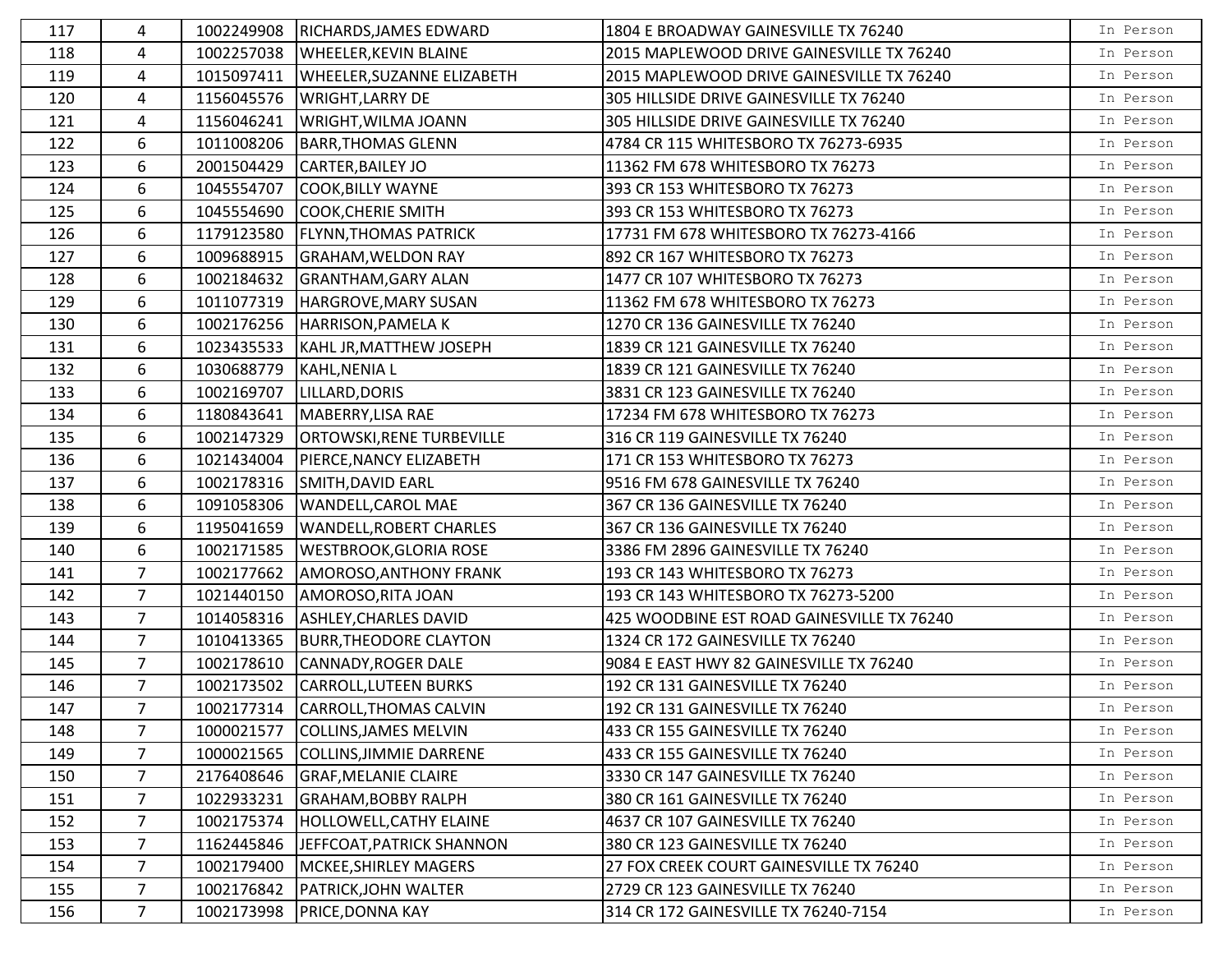| 157 | 7              | 1002175962 | <b>PUCKETT JR, JAMES ANDREW</b>   | 40 WOODBINE EST ROAD GAINESVILLE TX 76240    | In Person |
|-----|----------------|------------|-----------------------------------|----------------------------------------------|-----------|
| 158 | $\overline{7}$ | 1002234432 | SNUGGS, CAROLYN PERRY             | 1921 CR 147 GAINESVILLE TX 76240             | In Person |
| 159 | $\overline{7}$ | 1020900658 | <b>SNUGGS, STEVEN FREDERICK</b>   | 1921 CR 147 GAINESVILLE TX 76240             | In Person |
| 160 | $\overline{7}$ | 1002174011 | TRIMBLE, BERNICE                  | 12 CR 149 GAINESVILLE TX 76240               | In Person |
| 161 | $\overline{7}$ | 1106240493 | TRIMBLE, MARTHA MARIE             | 100 TRIMBLES LANE GAINESVILLE TX 76240-1509  | In Person |
| 162 | 7              | 1002176701 | <b>WHITE, DONNA JANE</b>          | 1014 CR 123 GAINESVILLE TX 76240             | In Person |
| 163 | $\overline{7}$ | 1002176717 | <b>WHITE, WINDLE GERALD</b>       | 1014 CR 123 GAINESVILLE TX 76240             | In Person |
| 164 | 7              | 1002173443 | WILLIAMS, LINDA                   | 287 WOODBINE EST ROAD GAINESVILLE TX 76240   | In Person |
| 165 | $\overline{7}$ | 1074236369 | <b>WRIGHT, LEROY JAMES</b>        | 277 CR 182 GAINESVILLE TX 76240              | In Person |
| 166 | 8              | 1002179601 | <b>DIETER, HENRIETTA MAGES</b>    | 154 CR 219 GAINESVILLE TX 76240              | In Person |
| 167 | 8              | 1013528535 | <b>GREEN, KAREN SUE</b>           | 150 CR 2112 GAINESVILLE TX 76240             | In Person |
| 168 | 8              | 1021850535 | <b>HEWARD, MORRIS PAUL</b>        | 322 CR 298 WHITESBORO TX 76273               | In Person |
| 169 | 8              | 1002179463 | LEWIS, DORTHY                     | 501 CR 208 GAINESVILLE TX 76240              | In Person |
| 170 | 8              | 1002166052 | SIEGER, TAMARA LEA                | 795 CR 208 GAINESVILLE TX 76240              | In Person |
| 171 | 8              | 1002181777 | SPENCE, CHERIE KAY                | 51 MEYERSVILLE LANE GAINESVILLE TX 76240     | In Person |
| 172 | 8              | 1002181796 | SPENCE, DEAN RUSSELL              | 51 MEYERSVILLE LANE GAINESVILLE TX 76240     | In Person |
| 173 | 10             | 1138781089 | <b>BARNES, CHARLOTTE RIGLER</b>   | 260 WOLF CREEK ROAD VALLEY VIEW TX 76272     | In Person |
| 174 | 10             | 1167634897 | <b>BENGFORT, JOHN LARRY</b>       | 542 CLARK ROAD GAINESVILLE TX 76240-8540     | In Person |
| 175 | 10             | 1045100113 | CARRI, ANITA COLLEEN              | 629 CLARK ROAD GAINESVILLE TX 76240          | In Person |
| 176 | 10             | 1002197411 | <b>GLEASON, DALE ELLISON</b>      | 6003 EAST LONE OAK ROAD VALLEY VIEW TX 76272 | In Person |
| 177 | 10             | 1002197407 | <b>GLEASON, LINDA MAE</b>         | 6003 EAST LONE OAK ROAD VALLEY VIEW TX 76272 | In Person |
| 178 | 10             | 1002192814 | JOHNSON, NELL RETA                | 208 CROSS CREEK LANE GAINESVILLE TX 76240    | In Person |
| 179 | 10             | 1002189706 | KEELING, DANNY GENE               | 1558 FM 902 GAINESVILLE TX 76240             | In Person |
| 180 | 10             | 1009579181 | KITCHEN, BRENDA JEAN              | 8950 SOUTH FM 372 GAINESVILLE TX 76240       | In Person |
| 181 | 10             | 1009579201 | KITCHEN, STEVEN LYNN              | 8950 SOUTH FM 372 GAINESVILLE TX 76240       | In Person |
| 182 | 10             | 1002234373 | MARTINDALE, CHARLES EDWARD        | 1081 CLARK ROAD GAINESVILLE TX 76240         | In Person |
| 183 | 10             | 1019036757 | MOSIER, ELIZABETH HEYING          | 218 OLD GLORY ROAD VALLEY VIEW TX 76272      | In Person |
| 184 | 10             | 1019028574 | MOSIER, RICHARD LLOYD             | 218 OLD GLORY ROAD VALLEY VIEW TX 76272      | In Person |
| 185 | 10             | 1089694330 | <b>POSEY JR, CHARLES DELL</b>     | 2607 CR 2117 GAINESVILLE TX 76240            | In Person |
| 186 | 10             | 1089769579 | <b>POSEY, PENNY PONDER</b>        | 2607 CR 2117 GAINESVILLE TX 76240            | In Person |
| 187 | 10             |            | 1002216388 REYNOLDS, RICHARD GLEN | 75 CR 2262 VALLEY VIEW TX 76272              | In Person |
| 188 | 10             | 1002193819 | SALSMAN, ROSINA BETH              | 1908 CR 281 GAINESVILLE TX 76240             | In Person |
| 189 | 10             | 1002191047 | SALSMAN, WILLIAM MONROE           | 1908 CR 281 GAINESVILLE TX 76240             | In Person |
| 190 | 10             | 1161495627 | SPADA, MICHELLE RENEE             | 507 BLOOMFIELD ROAD VALLEY VIEW TX 76272     | In Person |
| 191 | 10             | 1089216788 | VANDEWART, MICHAEL OTIS           | 1840 HARPOLE ROAD TIOGA TX 76271             | In Person |
| 192 | 10             | 1008985040 | ZIMMERER, GARY JOSEPH             | 964 BRYANT ROAD VALLEY VIEW TX 76272         | In Person |
| 193 | 11             | 1026600030 | <b>ANDERSON, CLIFTON RAY</b>      | 637 PRAIRIE GROVE ROAD VALLEY VIEW TX 76272  | In Person |
| 194 | 11             | 1002196766 | BAYER, CHRISTOPHER JOSEPH         | 598 CR 207 VALLEY VIEW TX 76272              | In Person |
| 195 | 11             | 1002196778 | <b>BAYER, JANET PATRICIA</b>      | 598 CR 207 VALLEY VIEW TX 76272              | In Person |
| 196 | 11             | 1002197108 | <b>BOYKIN, JEFF ALLEN</b>         | 274 OLD SPANISH TRAIL VALLEY VIEW TX 76272   | In Person |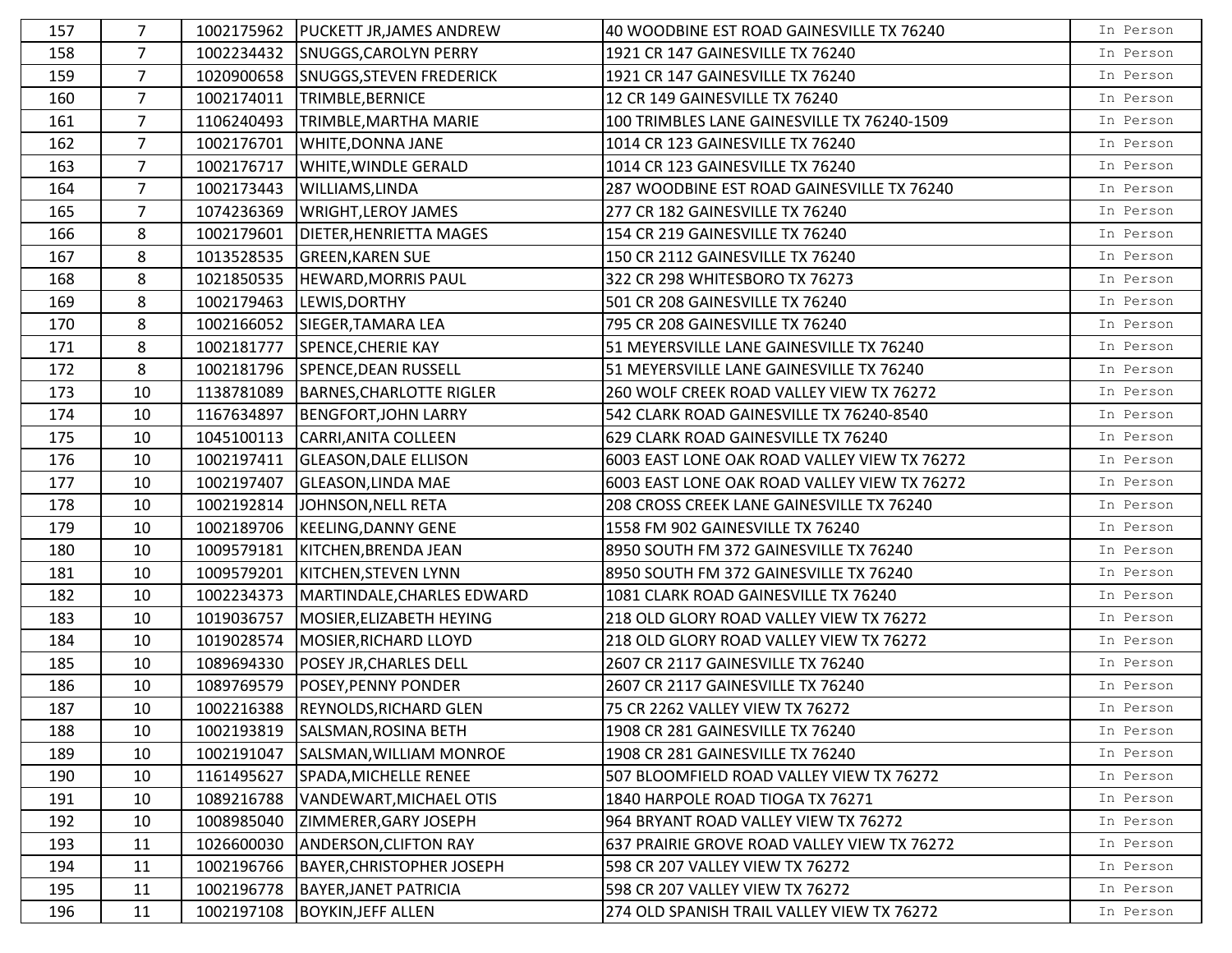| 197 | 11 | 1191868650 | <b>CHISUM, BEN COLE</b>              | 687 CR 207 VALLEY VIEW TX 76272                      | In Person |
|-----|----|------------|--------------------------------------|------------------------------------------------------|-----------|
| 198 | 11 | 2144603979 | CHISUM, BODIE JOEL                   | 168 CR 2007 VALLEY VIEW TX 76272                     | In Person |
| 199 | 11 | 1146950148 | CHISUM, BRIAN JOEL                   | 168 CR 2007 VALLEY VIEW TX 76272                     | In Person |
| 200 | 11 | 1039931597 | <b>CHISUM, CONNIE SUE</b>            | 687 CR 207 VALLEY VIEW TX 76272                      | In Person |
| 201 | 11 | 1146950111 | CHISUM, KARA ELIZABETH               | 168 CR 2007 VALLEY VIEW TX 76272                     | In Person |
| 202 | 11 | 1039931584 | <b>CHISUM, KENNETH JOEL</b>          | 687 CR 207 VALLEY VIEW TX 76272                      | In Person |
| 203 | 11 | 2163416335 | <b>CHISUM, MADELYN SUE</b>           | 168 CR 2007 VALLEY VIEW TX 76272                     | In Person |
| 204 | 11 | 2171848611 | <b>HELSEY, JENNIE LEE</b>            | 687 CR 207 VALLEY VIEW TX 76272                      | In Person |
| 205 | 11 | 1002198139 | HENZLER, SHENA LORENE                | 200 CR 220 GAINESVILLE TX 76240                      | In Person |
| 206 | 11 | 2149801026 | JAMES, JASON RAY                     | 520 CR 2411 VALLEY VIEW TX 76272                     | In Person |
| 207 | 11 | 1002195025 | KRAHL, LACHRISTA                     | 115 CR 237 GAINESVILLE TX 76240                      | In Person |
| 208 | 11 | 1013912486 | NORRIS, KEVIN WAYNE                  | 991 CR 231 VALLEY VIEW TX 76272                      | In Person |
| 209 | 11 | 1011926912 | PRESCHER-REITER, CONNIE SUE          | 3750 SOUTH INT 35 GAINESVILLE TX 76240               | In Person |
| 210 | 11 | 1089903588 | SAMEK, ELLEN JOANNE                  | 2353 CR 207 VALLEY VIEW TX 76272                     | In Person |
| 211 | 11 |            | 1089903574 SAMEK, GARY ELDON         | 2353 CR 207 VALLEY VIEW TX 76272                     | In Person |
| 212 | 11 | 2149717173 | SAMEK, KRISTEN ELIZABETH             | 2353 CR 207 VALLEY VIEW TX 76272                     | In Person |
| 213 | 11 | 2186892707 | SAMEK, RACHEL A                      | 2353 CR 207 VALLEY VIEW TX 76272                     | In Person |
| 214 | 11 | 1002195395 | SCHNIEDERJAN, MARY                   | 492 DAIRY LANE GAINESVILLE TX 76240                  | In Person |
| 215 | 11 | 1002199199 | STOBAUGH, KEELA MYERS                | 731 EAST SPRING CREEK ROAD GAINESVILLE TX 76240-1441 | In Person |
| 216 | 11 | 2121512709 | VAUGHAN, SONYA NICOLE                | 305 O'BUCH STREET VALLEY VIEW TX 76272               | In Person |
| 217 | 11 | 1180845597 | <b>WARE, MICHAEL DOYLE</b>           | 977 CR 2255 VALLEY VIEW TX 76272                     | In Person |
| 218 | 11 | 2123745292 | <b>WHITE, BOBBY DAN</b>              | 5670 EAST LONE OAK ROAD VALLEY VIEW TX 76272         | In Person |
| 219 | 11 | 2123744648 | WHITE, GAYLA MCCOLLUM                | 5670 EAST LONE OAK ROAD VALLEY VIEW TX 76272         | In Person |
| 220 | 11 | 1058854570 | WOMACK, JANET SANDMANN               | 476 TRIANGLE ROAD VALLEY VIEW TX 76272-9002          | In Person |
| 221 | 11 | 1058854562 | WOMACK, RICHARD LEE                  | 476 TRIANGLE ROAD VALLEY VIEW TX 76272               | In Person |
| 222 | 12 | 1002231043 | <b>BERRY, BYRON RAY</b>              | 1001 DOUBLE O RANCH LN ROSSTON TX 76263              | In Person |
| 223 | 12 | 1002219489 | <b>GIFFORD, JEANNE LORRAINE</b>      | 7922 FM 1630 GAINESVILLE TX 76240                    | In Person |
| 224 | 12 | 1035157140 | HOERNER, ANNETTE DAWN                | 7860 FM 1630 GAINESVILLE TX 76240                    | In Person |
| 225 | 12 | 1009444238 | <b>HOTT, PEGGY ANN</b>               | 18136 WEST FM 922 ROSSTON TX 76263                   | In Person |
| 226 | 12 | 1006957020 | MITCHELL JR, CARL DOUGLAS            | 7142 CR 336 GAINESVILLE TX 76240                     | In Person |
| 227 | 12 |            | 1006957031 MITCHELL, CARLYE KATHLEEN | 7142 CR 336 GAINESVILLE TX 76240                     | In Person |
| 228 | 12 | 1185652885 | <b>OTTO, SCOTT ALLEN</b>             | 1172 CR 348 VALLEY VIEW TX 76272                     | In Person |
| 229 | 12 | 1047424582 | <b>PUCKETT, JERRY DON</b>            | 4593 CR 398 DECATUR TX 76234                         | In Person |
| 230 | 12 | 1002202429 | PYLE, BETTY ELIZABETH                | 14624 FM 51 GAINESVILLE TX 76240                     | In Person |
| 231 | 12 | 1008986442 | PYLE, JOHN MICHAEL                   | 14624 FM 51 GAINESVILLE TX 76240                     | In Person |
| 232 | 12 | 1019033222 | <b>STEVENS, JEFFREY DON</b>          | 264 CR 319 ERA TX 76238                              | In Person |
| 233 | 17 | 1002208949 | <b>ENDRES, DEBBIE D</b>              | 16815 WEST HWY 82 MUENSTER TX 76252                  | In Person |
| 234 | 17 | 1002208954 | <b>ENDRES, TIM A</b>                 | 16815 WEST HWY 82 MUENSTER TX 76252                  | In Person |
| 235 | 17 | 1002207406 | <b>FELDERHOFF, REBECCA</b>           | 2881 CR 388 MUENSTER TX 76252                        | In Person |
| 236 | 17 | 1002207410 | <b>FELDERHOFF JR, THOMAS HUBERT</b>  | 2881 CR 388 MUENSTER TX 76252                        | In Person |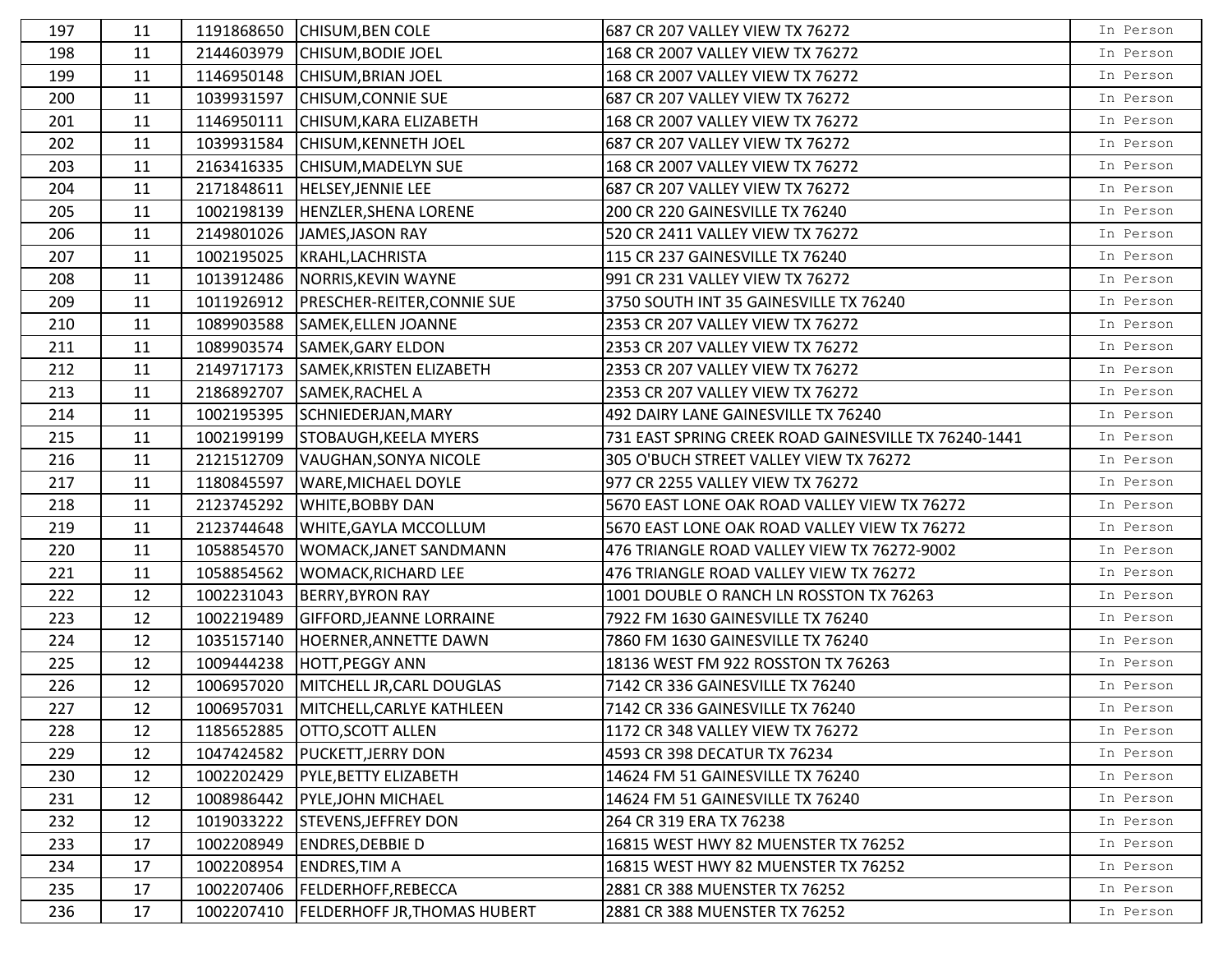| 237 | 17 | 1002211982 | <b>ZWINGGI, CARLA ROSE</b>        | 183 CR 310 MUENSTER TX 76252                    | In Person |
|-----|----|------------|-----------------------------------|-------------------------------------------------|-----------|
| 238 | 17 | 1002222690 | ZWINGGI, DANNY LEE                | 183 CR 310 MUENSTER TX 76252                    | In Person |
| 239 | 18 | 1002212858 | <b>BARTUSH, CHARLES FRANCIS</b>   | 219 NORTH PECAN STREET MUENSTER TX 76252        | In Person |
| 240 | 18 | 1002213643 | <b>BARTUSH, JUNE MARIE</b>        | 219 NORTH PECAN STREET MUENSTER TX 76252        | In Person |
| 241 | 18 | 1013919146 | <b>BAYER, LUCAS MATTHEW</b>       | 402 NORTH MAPLE STREET MUENSTER TX 76252        | In Person |
| 242 | 18 | 1139328765 | <b>DELANCY, DONALD FREDRICK</b>   | 214 NORTH OAK STREET MUENSTER TX 76252          | In Person |
| 243 | 18 | 1040223617 | <b>DELANCY, PEGGY BOLINGER</b>    | 214 NORTH OAK STREET MUENSTER TX 76252          | In Person |
| 244 | 18 | 1022231678 | <b>ELDRIDGE, CURTIS ALAN</b>      | 160 CENTERHILL DR MUENSTER TX 76252             | In Person |
| 245 | 18 | 1004351525 | <b>ELDRIDGE, VICKI KAY</b>        | 160 CENTERHILL DR MUENSTER TX 76252             | In Person |
| 246 | 18 | 1002213398 | <b>FELDERHOFF, RONALD WALTER</b>  | 2932 CR 424 MUENSTER TX 76252                   | In Person |
| 247 | 18 | 1002213380 | <b>FELDERHOFF, SHARON THERESA</b> | 2932 CR 424 MUENSTER TX 76252                   | In Person |
| 248 | 18 | 1002213230 | <b>FLUSCHE, LINDA ROSE</b>        | 609 NORTH OAK STREET MUENSTER TX 76252          | In Person |
| 249 | 18 | 1002218786 | GOIN, LORNA DIANE                 | 4370 CR 417 MUENSTER TX 76252                   | In Person |
| 250 | 18 | 2143853500 | HERMES, SAVANNAH DENISE           | 304 BAYER'S RANCH LANE MUENSTER TX 76252        | In Person |
| 251 | 18 | 1002213173 | <b>HESS, TOMMIE SUE</b>           | 5304 CR 424 MUENSTER TX 76252                   | In Person |
| 252 | 18 | 1002211035 | <b>KNAUF, MICHELE BAUER</b>       | 631 WEINZAPFEL STREET MUENSTER TX 76252-2429    | In Person |
| 253 | 18 | 1002211042 | <b>KNAUF, ROBERT JOHN</b>         | 631 WEINZAPFEL STREET MUENSTER TX 76252         | In Person |
| 254 | 18 | 1002214546 | <b>KOESLER, ELAINE JEAN</b>       | 79 CR 492 MUENSTER TX 76252                     | In Person |
| 255 | 18 | 1002214243 | KOESLER, FREDRICK ALFONS          | 79 CR 492 MUENSTER TX 76252                     | In Person |
| 256 | 18 | 1002208439 | LEBRASSEUR, JONATHAN PAUL         | 221 PARK LANE MUENSTER TX 76252                 | In Person |
| 257 | 18 | 1002206529 | LEBRASSEUR, MONICA ROSE           | 221 PARK LANE MUENSTER TX 76252                 | In Person |
| 258 | 18 | 1002208027 | SILMON, DANNY RAY                 | 236 PARK LANE MUENSTER TX 76252                 | In Person |
| 259 | 18 | 1002208036 | SILMON, RONDA JEAN                | 236 PARK LANE MUENSTER TX 76252                 | In Person |
| 260 | 18 | 1002212108 | <b>WALTER, CHRISTOPHER JOSEPH</b> | 233 WEST 4TH STREET MUENSTER TX 76252           | In Person |
| 261 | 18 | 1002216759 | WALTERSCHEID, CHRISTINA ROSE      | 619 EAST SECOND STREET MUENSTER TX 76252        | In Person |
| 262 | 18 | 1153300338 | WEINZAPFEL, JOSEPH MICHAEL        | 514 NORTH OAK STREET MUENSTER TX 76252-2521     | In Person |
| 263 | 18 | 1074734379 | YOSTEN, DAVID LEONARD             | 421 NORTH HICKORY STREET MUENSTER TX 76252-2512 | In Person |
| 264 | 21 | 1002150169 | <b>CONNETT, DENISE DEE</b>        | 2615 CR 409 GAINESVILLE TX 76240                | In Person |
| 265 | 21 | 1002224948 | <b>DIETER, GINGER KAY</b>         | 307 N ELM ST LINDSAY TX 76250                   | In Person |
| 266 | 21 | 1002225002 | DIETER, JOHN D                    | 307 N ELM ST LINDSAY TX 76250                   | In Person |
| 267 | 21 | 1002137361 | DOTY, BOBBY DON                   | 3197 CR 460 GAINESVILLE TX 76240                | In Person |
| 268 | 21 | 1002147742 | DOTY, DONNA THOMASON              | 3197 CR 460 GAINESVILLE TX 76240                | In Person |
| 269 | 21 | 1022944434 | <b>FLEITMAN, AMY JO</b>           | 2176 CR 418 GAINESVILLE TX 76240                | In Person |
| 270 | 21 | 1013539920 | <b>FOGLE, TIMOTHY GLENN</b>       | 207 HILLSIDE LANE LINDSAY TX 76250              | In Person |
| 271 | 21 | 1207393339 | HAVERKAMP, JOHN WILLIAM           | 900 HICKORY STREET LINDSAY TX 76250             | In Person |
| 272 | 21 | 1002221648 | HELLINGER, JEANETTE MULLER        | 5622 WEST HWY 82 GAINESVILLE TX 76240           | In Person |
| 273 | 21 | 1170105773 | HENRY, DONALD TANNER              | 201 EAST 6TH STREET LINDSAY TX 76250            | In Person |
| 274 | 21 | 1012955681 | <b>HOBERER, THOMAS ROY</b>        | 1354 CR 405 GAINESVILLE TX 76240                | In Person |
| 275 | 21 | 1175229959 | JOHNSON, KRISTIN ELIZABETH        | 307 E 3RD ST LINDSAY TX 76250                   | In Person |
| 276 | 21 | 1013878273 | KLEMENT, REGINALD VAUGHN          | 855 CR 438 LINDSAY TX 76250-3027                | In Person |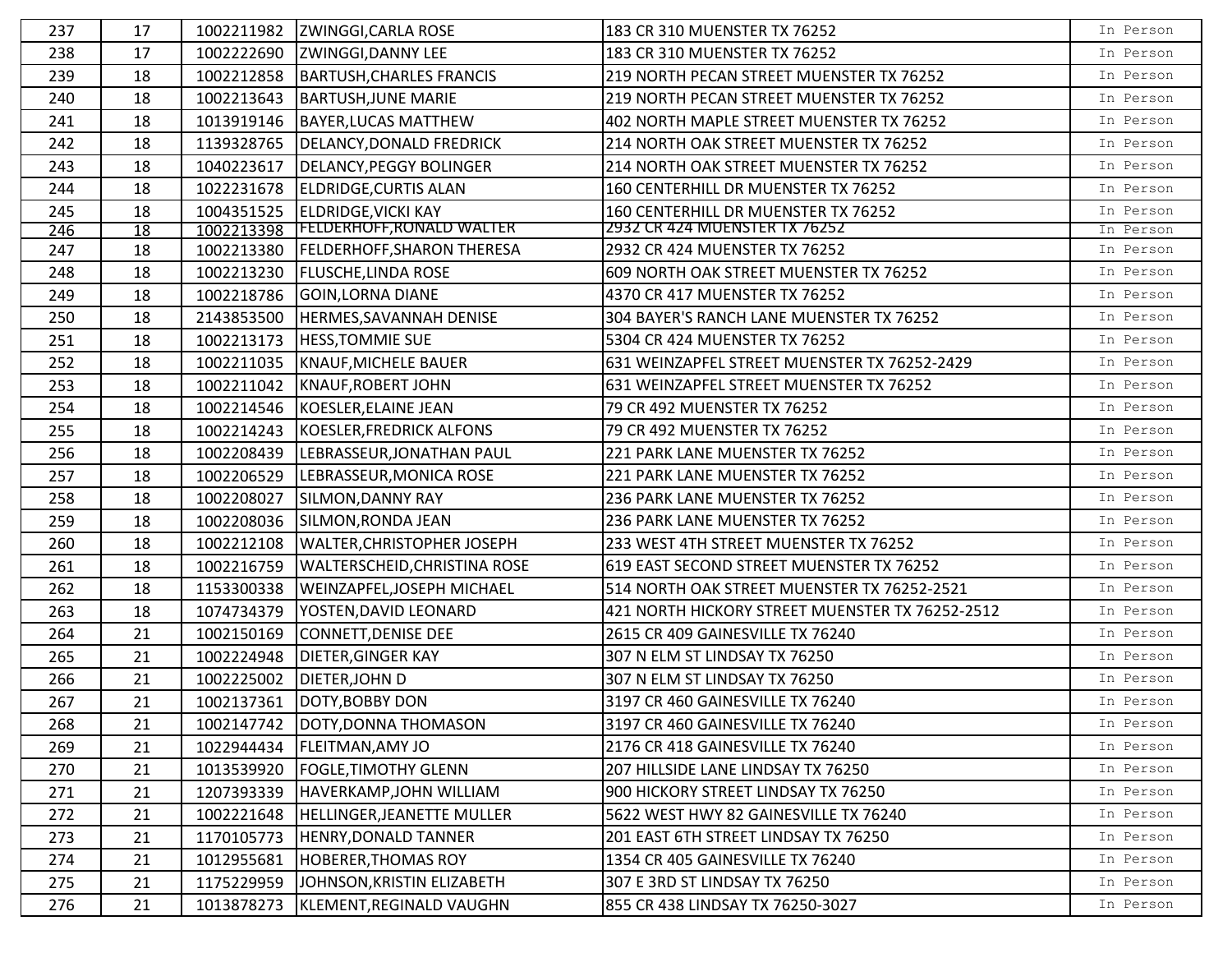| 277 | 21 |            | 1002239136  LAUX, MONICA MOSMAN   | 3792 FM 1199 GAINESVILLE TX 76240         | In Person |
|-----|----|------------|-----------------------------------|-------------------------------------------|-----------|
| 278 | 21 | 1207918359 | METZLER, KEITH EVERETT            | 681 CR 404 GAINESVILLE TX 76240           | In Person |
| 279 | 21 | 1002222898 | MYRICK, JAMES THOMAS              | 401 9TH STREET LINDSAY TX 76250           | In Person |
| 280 | 21 | 1002220919 | NORTMAN, LINDA LOUISE             | 402 HICKORY STREET LINDSAY TX 76250       | In Person |
| 281 | 21 | 1023276456 | SIMS, STEVEN RAY                  | 116 2ND STREET LINDSAY TX 76250           | In Person |
| 282 | 21 | 1018082152 | STRINGFELLOW, TANDA RENEE         | 510 KATIE STREET LINDSAY TX 76250         | In Person |
| 283 | 22 | 1014320643 | <b>ACKER, SHARRON FLYNT</b>       | 111 MOHAWK COVE LAKE KIOWA TX 76240       | In Person |
| 284 | 22 | 2189694314 | CHENAULT, KIM A                   | 101 TOMAHAWK DRIVE LAKE KIOWA TX 76240    | In Person |
| 285 | 22 | 1074761501 | COOKE, EDWARD FRANCIS             | 1116 KIOWA DRIVE EAST LAKE KIOWA TX 76240 | In Person |
| 286 | 22 | 1074761517 | COOKE, LINDA VERNOOY              | 1116 KIOWA DRIVE EAST LAKE KIOWA TX 76240 | In Person |
| 287 | 22 |            | 1002158284   DAVIS, STEPHANIE LYN | 208 KIOWA DRIVE EAST LAKE KIOWA TX 76240  | In Person |
| 288 | 22 | 1002225519 | <b>GALLAGHER, CORLIS DEOHN</b>    | 6167 FM 902 GAINESVILLE TX 76240          | In Person |
| 289 | 22 | 2142074566 | <b>GAMMEL, RHEUBEN ALLEN</b>      | 1219 KIOWA DRIVE EAST LAKE KIOWA TX 76240 | In Person |
| 290 | 22 | 1026945737 | HAMILTON, KRISTI ANNE             | 105 UTE COVE LAKE KIOWA TX 76240          | In Person |
| 291 | 22 | 1002228615 | HAUBRICH, GERALD AUGUST           | 824 KIOWA DRIVE EAST LAKE KIOWA TX 76240  | In Person |
| 292 | 22 | 1002147598 | HAYNIE, CLARA SHULTS              | 6165 FM 902 GAINESVILLE TX 76240          | In Person |
| 293 | 22 | 1007014581 | HOWELL, CYNTHIA BELL              | 810 KIOWA DRIVE WEST LAKE KIOWA TX 76240  | In Person |
| 294 | 22 | 2162753841 | JOHNSON, BRYAN ALAN               | 108 KIOWA DRIVE SOUTH LAKE KIOWA TX 76240 | In Person |
| 295 | 22 | 1022450634 | KING, KAYROL K                    | 6161 FM 902 GAINESVILLE TX 76240          | In Person |
| 296 | 22 | 1029949562 | KUEHN, MICHELE CALDWELL           | 7735 FM 902 GAINESVILLE TX 76240          | In Person |
| 297 | 22 |            | 1085725994 LEWIS, DIANA WALKER    | 122 COMANCHE DRIVE LAKE KIOWA TX 76240    | In Person |
| 298 | 22 | 2137101048 | <b>LEWIS, STEVEN MICHEL</b>       | 122 COMANCHE DRIVE LAKE KIOWA TX 76240    | In Person |
| 299 | 22 | 1077729340 | MANISCALCO, PAUL J                | 101 TOMAHAWK DRIVE LAKE KIOWA TX 76240    | In Person |
| 300 | 22 | 1171774342 | MANISCALCO, RAMEE S               | 101 TOMAHAWK DRIVE LAKE KIOWA TX 76240    | In Person |
| 301 | 22 | 1009286977 | MARTIN, PATRICIA SLOAN            | 1219 KIOWA DRIVE EAST LAKE KIOWA TX 76240 | In Person |
| 302 | 22 | 1029250864 | MATHEWS, GARY L                   | 322 KIOWA DRIVE EAST LAKE KIOWA TX 76240  | In Person |
| 303 | 22 | 1003957119 | MOORE, JIMMY CAROL                | 707 KIOWA DRIVE WEST LAKE KIOWA TX 76240  | In Person |
| 304 | 22 | 1018723356 | MOORE, LINDA SUE                  | 707 KIOWA DRIVE WEST LAKE KIOWA TX 76240  | In Person |
| 305 | 22 | 1089694115 | <b>ORSBURN, DERRIN KEITH</b>      | *****                                     | In Person |
| 306 | 22 | 1154349022 | <b>OTT, DILLON GLENN</b>          | 405 KIOWA DRIVE WEST LAKE KIOWA TX 76240  | In Person |
| 307 | 33 |            | 1017164859 CORCORAN, JENNY LYNN   | 1089 FM 1200 GAINESVILLE TX 76240         | In Person |
| 308 | 33 | 1002222996 | <b>DIETER, PAT ARNOLD</b>         | 1467 FM 1200 GAINESVILLE TX 76240         | In Person |
| 309 | 33 | 1219192827 | DIETER, RACHAEL MARIE             | 1467 FM 1200 GAINESVILLE TX 76240-0977    | In Person |
| 310 | 33 | 1219192836 | <b>DIETER, SARAH MARIE</b>        | 1467 FM 1200 GAINESVILLE TX 76240-0977    | In Person |
| 311 | 33 | 1013151362 | DIETER, SHIRLEY HYEKYONG          | 1467 FM 1200 GAINESVILLE TX 76240         | In Person |
| 312 | 33 | 1002234048 | <b>HICKMAN, LINDA SUE</b>         | 2372 HICKMAN TRAIL GAINESVILLE TX 76240   | In Person |
| 313 | 33 | 1002234053 | <b>HICKMAN, ROBERT HENRY</b>      | 2372 HICKMAN TRAIL GAINESVILLE TX 76240   | In Person |
| 314 | 33 | 1068433594 | HOBERER, DARRELL GENE             | 10073 CR 408 GAINESVILLE TX 76240         | In Person |
| 315 | 33 | 1171961576 | <b>MARRIOTT, VICKIE L</b>         | 9299 FM 1201 GAINESVILLE TX 76240         | In Person |
| 316 | 33 | 2157421154 | METZLER, HANNAH MAE               | 1517 FM 1201 GAINESVILLE TX 76240         | In Person |